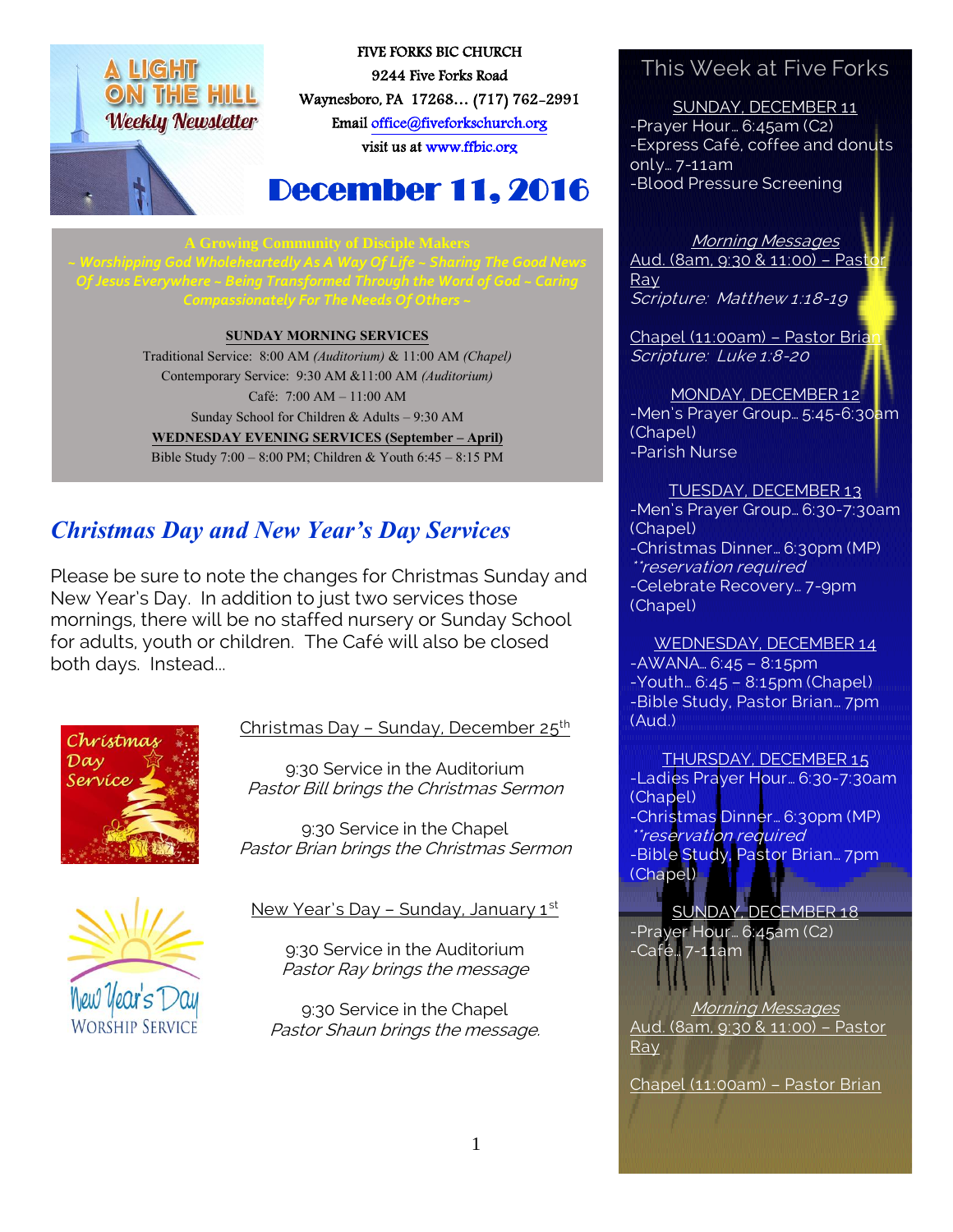## *Upcoming Community Christmas Dinners*



Here is an opportunity to invite your unchurched family and friends to your church and have them join us for a delicious meal consisting of turkey, filling, mashed potatoes and more.

You'll have the opportunity to show them around the church, introduce them to the staff and other friends in the church.

Dinner begins at 6:30 each evening. Below are the dates and the latest count (the numbers are changing rapidly)...be aware that we can seat up to 320 each evening, so if you haven't made your reservations yet, don't delay.

- Friday, Dec 9 Full
- $\bullet$  Tues, Dec 13 205 (115 open)
- $\bullet$  Thurs, Dec  $15 283$  (37 open)

When you arrive for dinner, you will need to go to the check in table in the foyer just outside the mailroom to receive your designated table and seat numbers.

If you are a regular attender of Five Forks Church, we ask you to please bring a platter of your favorite cookies to share.

You will be contacted if the amount of your seating requests exceeds the 320 limit. If you or someone in your party is unable to attend, please notify the church office so those seats can be made available to others.

The meal is free, however we will make donation baskets available and any monies received will go toward the cost of next year's Christmas dinners.



The Christmas message really is God's message of hope for all seasons! And we really could sing Christmas carols year-round. However, we do especially enjoy singing them during this time of year.

Beyond enjoyment, we are blessed to hear, in song, the story of Jesus, the Son of God, and His coming to earth to be our Savior!

Therefore, on Wednesday, December 21<sup>st</sup>, at 7:00 p.m., in the chapel, we are going to have a congregational singing of the songs of the Christmas season. The entire hour will be devoted to singing selections suggested by you! Please plan to join us!

## **Attendance**

#### **ATTENDANCE (December 4)**

**Sunday's Worship Total = 760 8:00 Auditorium = 166 9:30 Auditorium = 315 11:00 Auditorium = 204 11:00 Chapel = 40 Bible Connection = 22 Nursery (9:30 & 11:00) = 13**

**Total Sunday School = 315**

**Adult Education Attendance = 119 Berean = 13 Golden Link = 32 Through the Bible = 19 The Christian Family Life Class = 37 8:00AM Café Class = 8**

**Alpha Omega Discussion = 6 Men's Resolution Class = 4**

**Wednesday Eve. (Dec. 7) = 316**

## Our Church's Financial Health

**GIVING (December 4)…**

**Offering = \$31,981.00 Weekly Goal = \$22,040.00 Total Giving 2016 = \$1,032,938.00 Above/Behind 2016 Goal = (\$47,022.00) Building Fund = \$752.00**

> Food Pantry 1e Month" for DECEMBER:

> > Peanut Butter

Place donations in the orange tub in the lower lobby.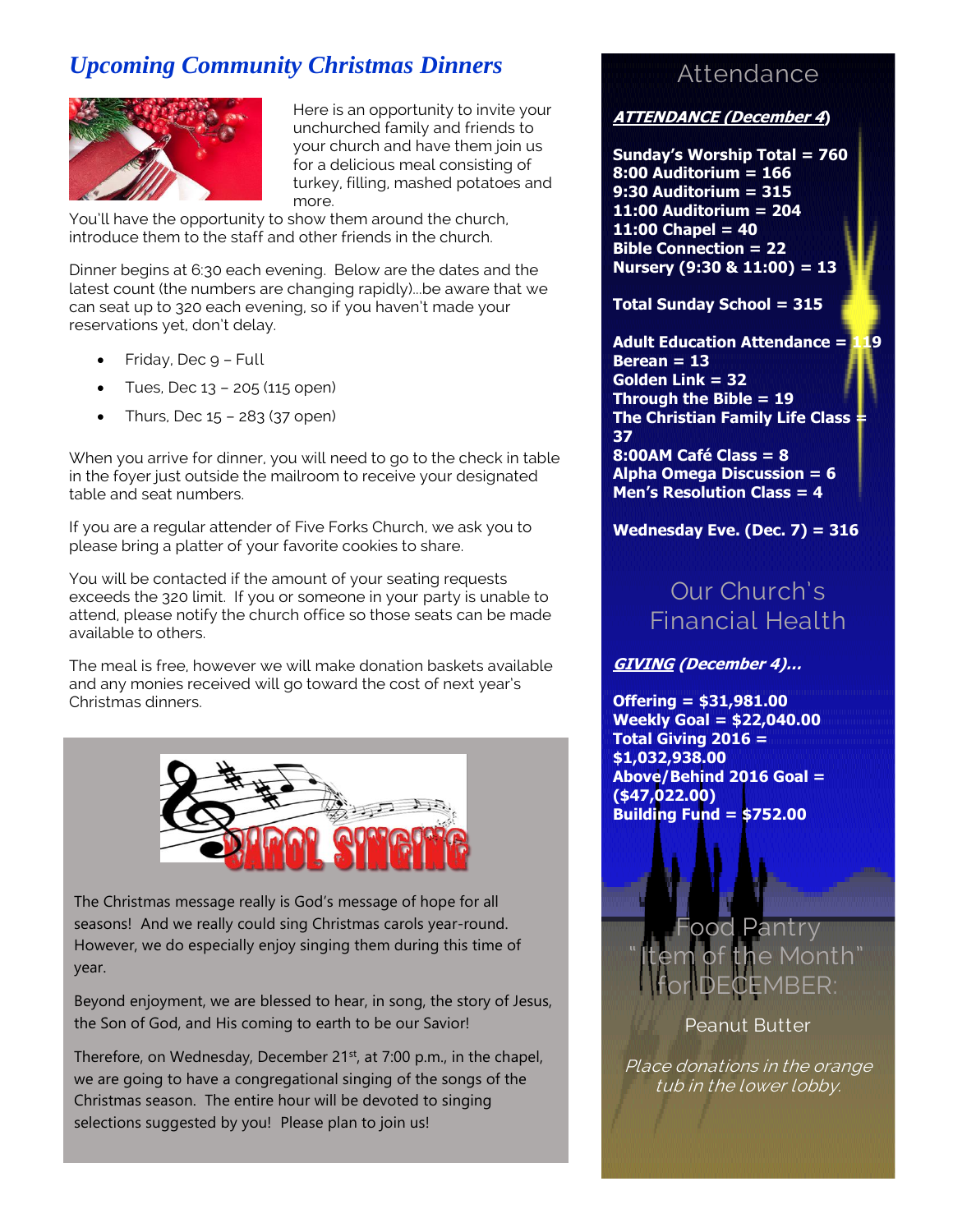

Bob Baer Glenn Channing Joyce Hade Laura Petersheim



We express our deepest sympathy to Eldon Showalter and Darrel Showalter with the passing of their mother, Eleanor Showalter on December 2, 2016.



*Thank you to Pastors Bill & Ray for coming to visit me during my stay in the Chambersburg Hospital. Thanks also to the church for the lovely poinsettia. -Frances House*

*Many prayers and acts of kindness have been shown on behalf of my mom, Luella Jones; through her struggles and her 'Home-Going' in November. We thank you for lifting us up – your caring matters.*

*In His Love, Sue & Carl Wenger*

### *From Your Parish Nurse*



The next Alzheimer's meeting is this Wednesday, December 14<sup>th</sup> at the Colestock Center at Quincy Village at 3:00pm.

The topic is a short video on "Validation" followed by open discussion.

We express our heartfelt sympathy to Amos Keefer with the passing of his wife, Florence Keefer on December 8, 2016.



## *New To The Library*

**A Baxter Family Christmas** By Karen Kingsbury (L-KIN)



**Hidden Christmas; The Surprising Truth Behind the Birth of Christ**  By Timothy Keller (E-KEL)

**Christmas at Rose Hill Farm** By Suzanne Fisher (L-FIS)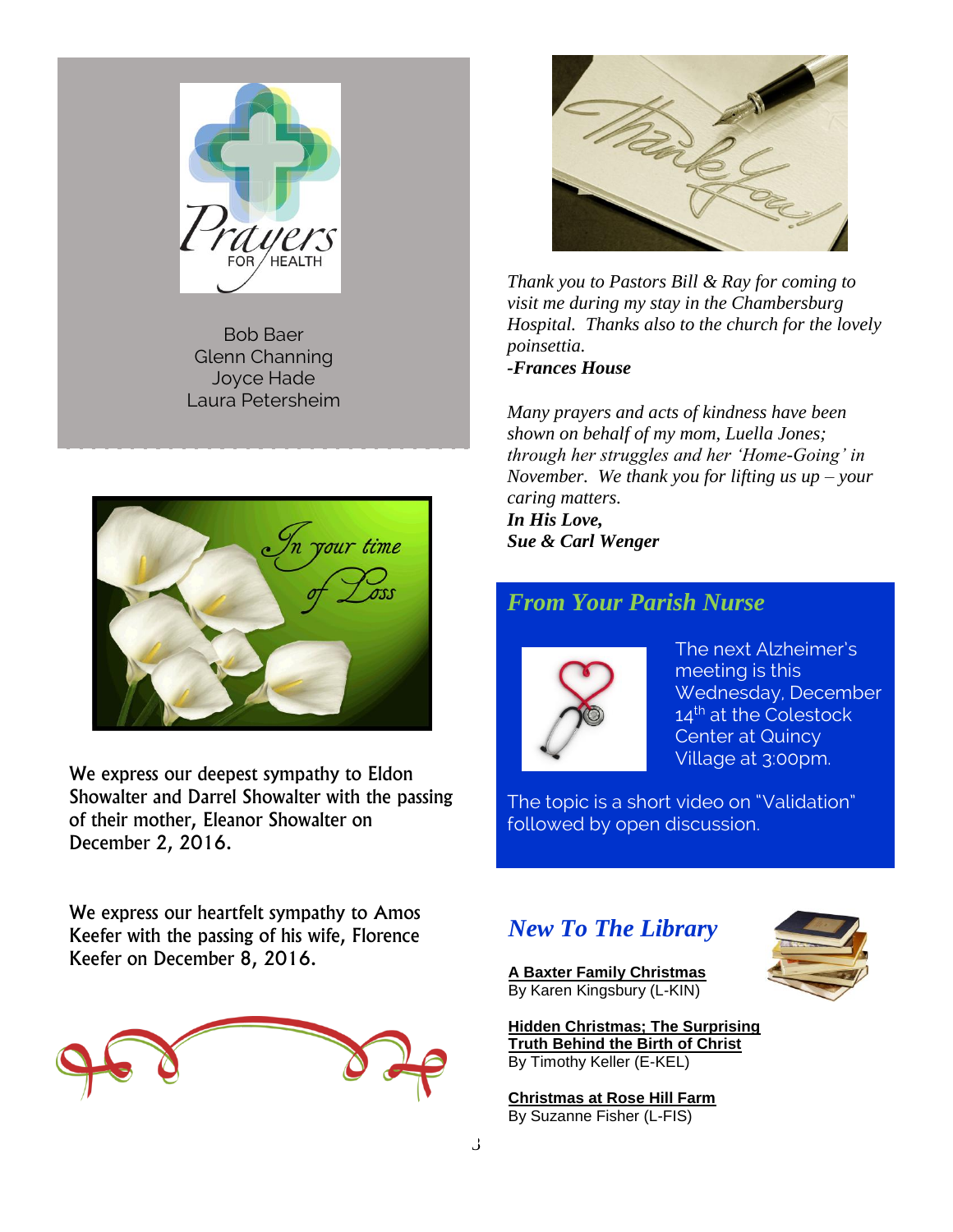## *Christmas Sunday Services*



We are celebrating the Birthday of our Savior and Best Friend on December 25<sup>th</sup>.

Note: Two services will be held on Sunday morning, Christmas Day. One in the Auditorium, one in the Chapel. **Both at 9:30.**

Come and Worship in the Chapel (traditional) or in the Auditorium (contemporary). Make plans now with your family and friends to be a part of one of these services for an hour and set as families. Knowing the world is more eager to drop "Christ" out of "Christmas", please let us use this time to show each other how important Christ is in our lives.

Isaiah 9:6 - For to us a child is born, To us a son is given, And the government will be on his shoulders. And he will be called Wonderful Counselor, Mighty God, Everlasting Father, Prince of Peace.



The Food Pantry is looking for additional volunteers. This is an important ministry of our church and community. Please consider getting involved. Volunteers usually work one or two shifts a month. Shifts are available Monday, Wednesday, Friday from 12 – 2pm and Wednesday evenings from 6 -7pm.

For more information, contact Bonnie Yoder at 597-5984 or [foodpantry@fiveforkschurch.org.](mailto:foodpantry@fiveforkschurch.org)

### *Interested In Playing Softball?*



Would you be interested in playing softball for the church for the upcoming 2017 season? We would like to form a second team. We are looking for players age 16 and older.

If you are interested or have questions, please contact Mike Shetler at or call 240-674-0005 or contact Dan McCleaf at or call 717-977-8982.

## *Nursery Volunteers Needed*



Adults & teens 13 & up are needed to work in the nursery. Help is needed in the 9:30 & 11:00 services on Sunday morning and on Wednesday evenings.

Please consider helping, starting in January. You can volunteer to serve monthly, bi-monthly or quarterly.

Contact Kim Helman at 717-709-0815 if you have questions about the responsibilities involved or to volunteer. My list of volunteers is dwindling and I could really use your help!

Thank you!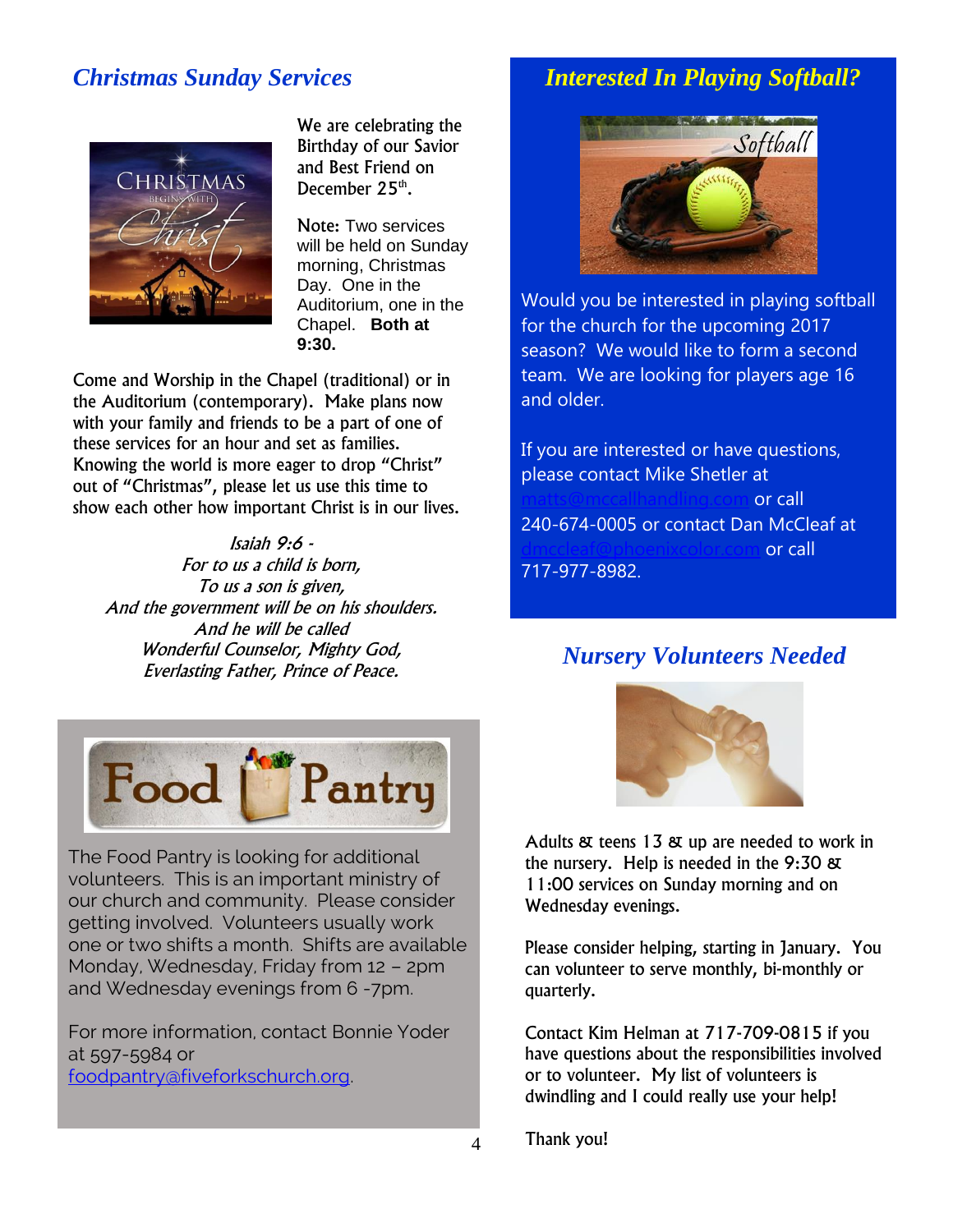

*Below is a list of events and activities that the youth are assisting with, participating in or will be invited to be part of:*

*"You can find more information about our events, including permission slips, on the church website or join us on Facebook; our group name is; Five Forks BIC Youth Group, or see Pastor Shaun."*

*\*Please be aware that there is extra financial assistance available to any youth that may need it. Do not let money be the reason that you do not participate! (See Pastor Shaun)*



Christmas Cheer & Hershey Park - All teens (7th - 12th grade) are invited to join us on Sunday, December 11th (9:30am - 6pm) as we take Sunday school on the road. We'll be heading to Quincy Home for the morning to spread some Christmas cheer to the residents. We'll sing some Christmas carols together (no, you don't have to be able to sing!) and read the Christmas story. We'll also have an opportunity to visit and talk with residents. It will be well worth your time. Following our time at De heading to Hershey Park for the afternoon, where we can enjoy the rides and the

park will be decorated with Christmas lights. We'll stop by and visit Santa's reindeer and of course our trip wouldn't be complete without a visit to Chocolate world and the "Chocolate Ride"! You do need a permission slip and the cost for this event is \$5. Also bring some money for a meal at the park.

Carry Trays at Christmas Dinners - All teens are encouraged to sign up to help carry trays at the Five Forks Christmas dinners; for families with children or for elderly who need an extra set of hands as they go through the food line. Each of our youth group small groups has selected an evening to help serve. Talk to your small group leader for details. (Christmas dinner dates are: December 9, 13, 15).